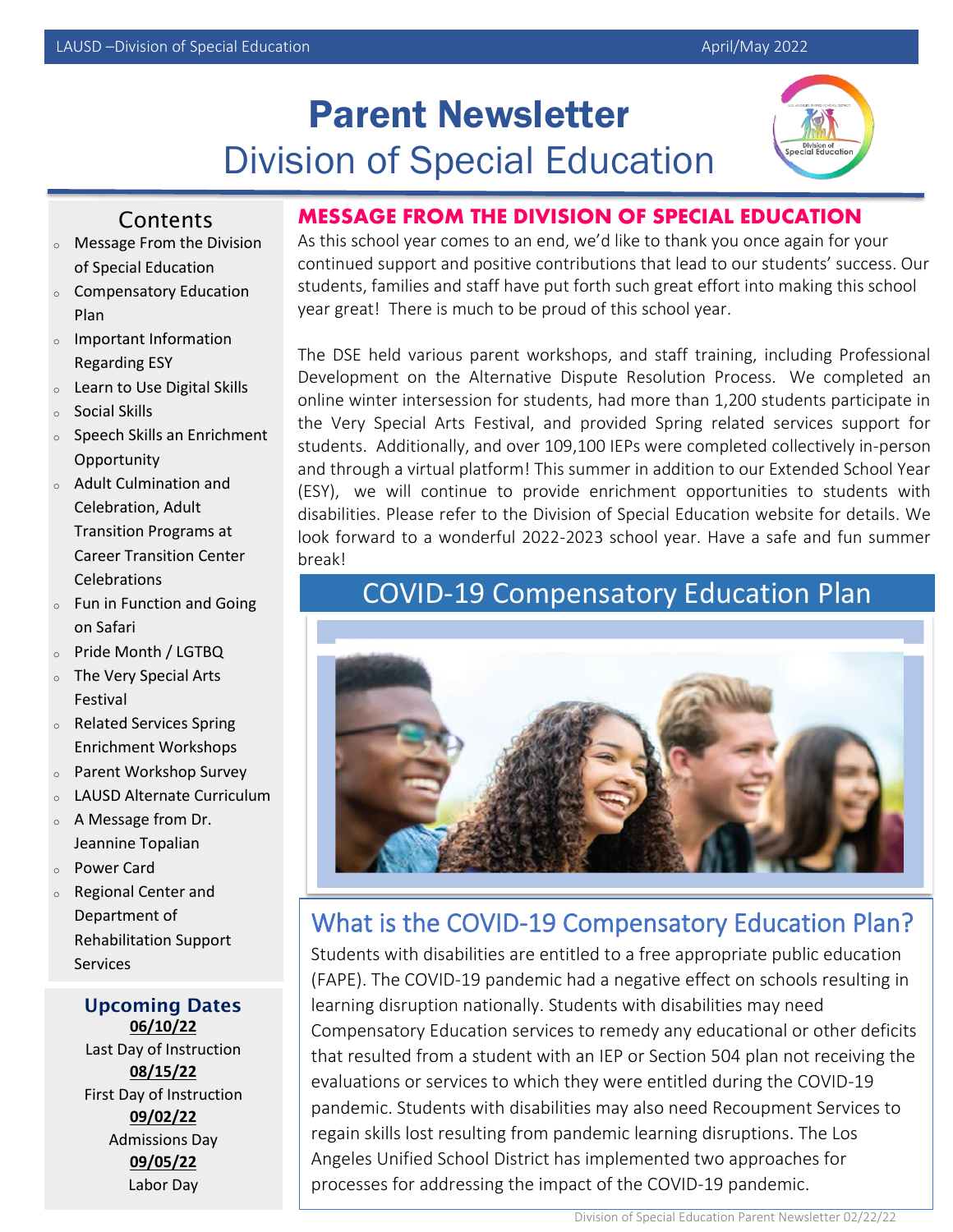## **Contact Information**

Special Education School & Family Support Services 213-241-6701

LAUSD General Hotline (213) 431-4300

LAUSD School Mental Health Hotline (213) 241-3840

## **Websites**

Division of Special Education Website <https://achieve.lausd.net/sped>

Office of Parent & Community Services PCS <https://achieve.lausd.net/pcss>

### **Local District Special Education Offices**

**LD Central**  (213) 241-1378

**LD East**  (323) 224-3300

**LD Northeast**  (818) 686-4400

**LD Northwest** (818) 654-5001

**LD South** (310) 354-3431

**LD West** (310) 235-3700

Compensatory Education - special education and related aids and services to remedy any educational or other deficits that resulted from a student with a disability (with either an IEP or Section 504 plan) not receiving the evaluations or services to which they were entitled during the COVID-19 pandemic. For further information about the COVID-19 Compensatory Education Plan, please refer to: [https://achieve.lausd.net/compedplan.](https://achieve.lausd.net/compedplan)

Recoupment Services - additional supports offered to general and special education students to address potential learning loss caused by pandemic-related school facility closures. For further information about recoupment services, please refer to[: https://achieve.lausd.net/spedrecoupment](https://achieve.lausd.net/spedrecoupment)

#### Questions

For questions and more information about the COVID-19 Compensatory Education Plan, please email [Covid-Comp-Ed-Plan@lausd.net,](mailto:Covid-Comp-Ed-Plan@lausd.net) call (213) 241-7696 or visit <https://achieve.lausd.net/compedplan> to access Compensatory Education Plan Brochures and Parent/Guardian and Stakeholder outreach fliers in multiple languages.

# UPCOMING EVENTS

## **Important information Regarding ESY Enrollment**

If you missed the ESY enrollment application deadline of June 1st, students can still enroll for ESY at their indicated ESY site starting June 24th. Parents/guardians can also confirm their child's enrollment status in the *Parent Portal*. Click on this link to access the job aid for this process [https://bit.ly/3bHAQSZ.](https://bit.ly/3bHAQSZ) If parents / guardians have no devices, no internet access, or need additional support, they can contact our School and Family Support Services Call Center at 213-241-6701 and our agents will be glad to assist them with the ESY intake if they are confirming attendance or you can email any inquiries to may have a[t spedsfss@lausd.net.](mailto:spedsfss@lausd.net)



## Visit the ESY Webpage

Find out more about ESY by visiting the Extended School Year (ESY) Webpage under the SERVICE tab on the Division of Special Education website option menu. You can access information about course descriptions by visiting the ESY website at [https://achieve.lausd.net/spedESY.](https://achieve.lausd.net/spedESY)

Registration for summer enrichment sessions opens at 8:00 a.m. on May 23, 2022 – June 10, 2022. Register at: [https://enrichment.lausd.net](https://enrichment.lausd.net/) and visit the ESY School finder webpage <https://achieve.lausd.net/spedESYschool> to find out the ESY school location based on their current school of attendance.

Division of Special Education Parent Newsletter 02/22/22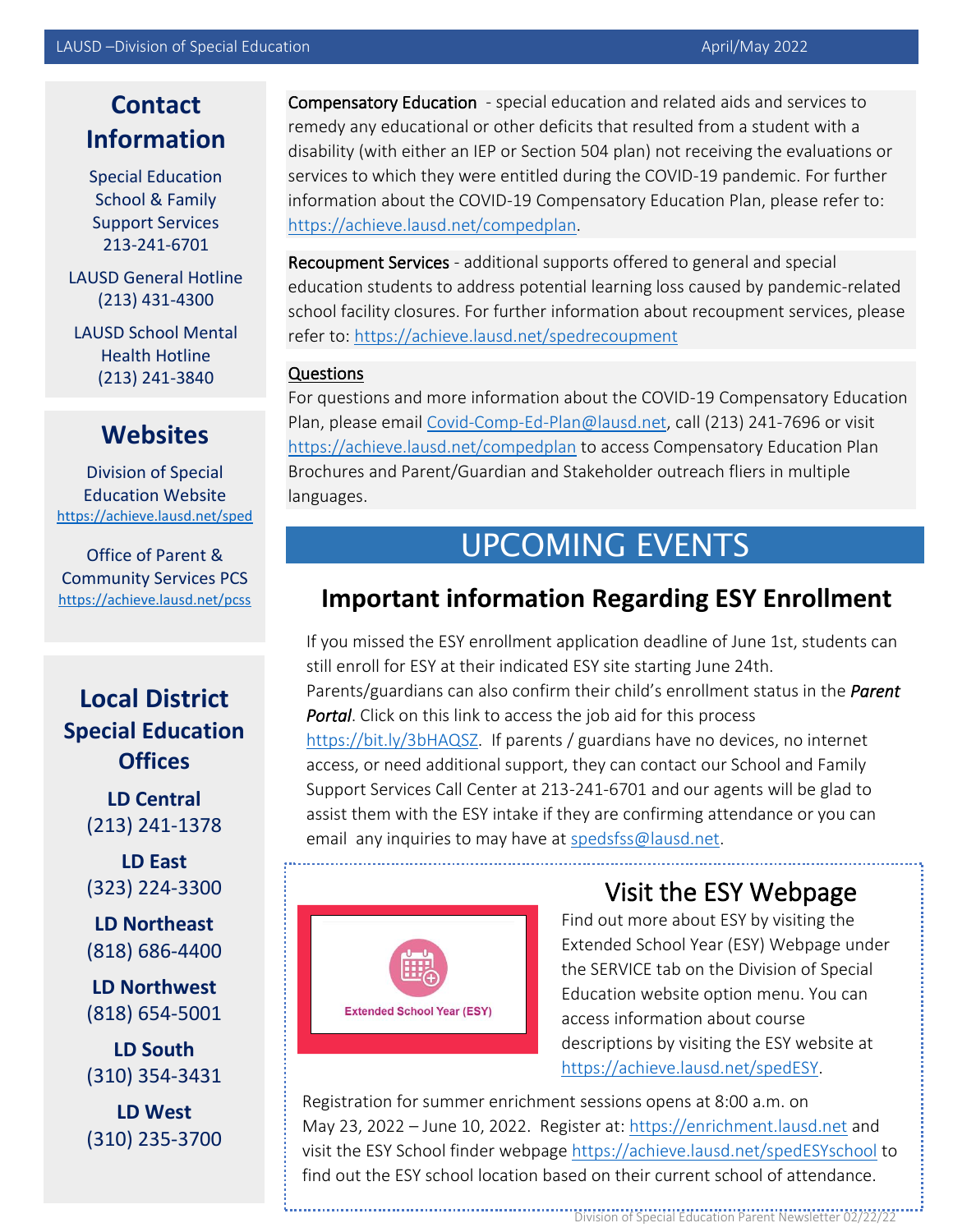#### LAUSD –Division of Special Education April/May 2022



# A World of Learning!

Did you say, "Digital Tools, Speech & Social Skills?"

#### **Learn to Use Digital Skills**

8 online Digital Tools enrichment sessions. Students will learn to access grade-level text, write fluently, enhance math skills, and build skills to do work more independently.

Social Emotional Learning – Grades 2-8 Peer Debates - Grades 6 - 12 Tuesday through Friday June 14–17 and June 21-24, from 9:00 a.m. – 12:00 a.m. Click [here](https://achieve.lausd.net/cms/lib/CA01000043/Centricity/Domain/1220/Summer%20Enrichment%20Session%202022%20-%20Eng_Span.pdf) to access the flyer for more information

#### **Social Skills**

10 online enrichment sessions students will explore their emotions, become more self-aware of their triggers and responses, and learn to better self-manage.

> Grades 3-5 Tuesdays and Thursdays June 20 – July 22  $2:00 - 3:00$  p.m. Click [here](https://achieve.lausd.net/site/default.aspx?PageType=3&ModuleInstanceID=61727&ViewID=7b97f7ed-8e5e-4120-848f-a8b4987d588f&RenderLoc=0&FlexDataID=119076&PageID=16729) to access more information

#### **Speech Skills Enrichment Opportunity**

Two-part virtual session – Aiming to improve student's speech fluency (stuttering), and communication skills at school

Via zoom Grades 4-12 June 13 or 15 and June 14 & 16 8:30 a.m. – 10:30 a.m. or 12:30 p.m. – 2:30 p.m. Click [here](https://achieve.lausd.net/cms/lib/CA01000043/Centricity/Domain/1220/LAS%20Enrichment%20Grades%204-12%20Eng_Span.pdf) to access the flyer for more information

# **CELEBRATIONS!!**

## Student Culminations and Graduations – Adult Transition Programs at Career and Transitions Centers Celebrations

In LAUSD, The Career and Transition Centers (CTC) provide the next step after High School for students ages 18-22 who are participating in the Alternate Curriculum and who are on track to earn a Certificate of Completion - 4 years of High School completion. Students enrolled at the CTC receive independent living skills instruction, vocational training, employment preparation, and community-based instruction, with a goal of maximizing students' level of independence, while preparing them for the world of work after high school. This year, the Office of Transition Services, in Division of Special Education, would like to acknowledge student successful stories by highlighting their exciting future and educational experience in The Center for Advance Transition Skills (CATS) and Project SEARCH Programs offered in the LAUSD Career Transition Centers. Their stories follow on the next page.



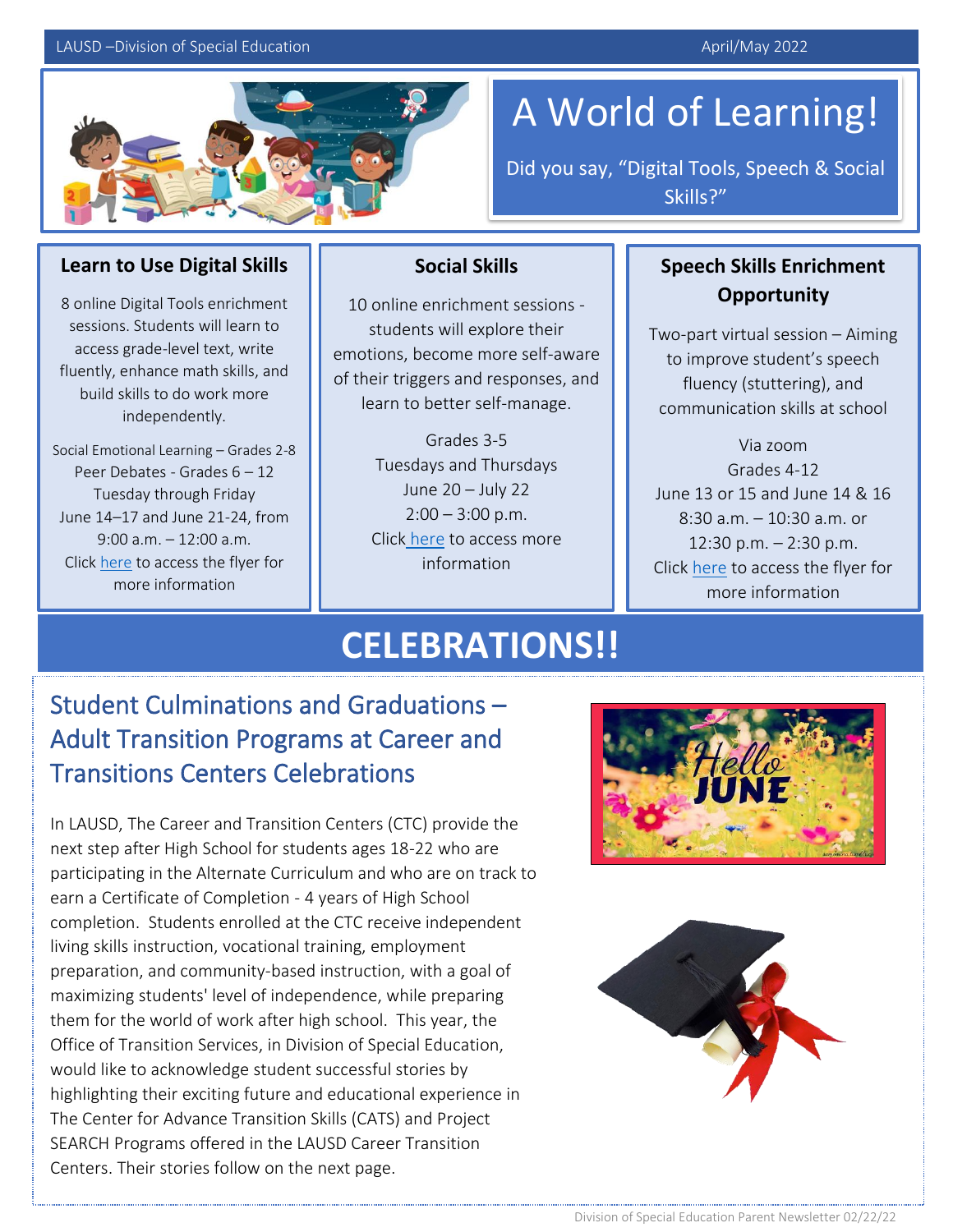#### LAUSD –Division of Special Education April/May 2022

Wilfredo and Ericka are heading to Project Search Woodland Hills starting Extended School Year (ESY) 2022. Wilfredo is currently working at Walgreens. He works very well as a team and on his own. Ericka is working at 2 locations. She works on campus at the Los Angeles Mission College Library and at a local Western Store. Omar is starting to earn his certificate in Multimedia. He also works at El Cariso Golf Course. Olivia and Priscilla are both earning and completing their certificate in Child Development from L.A. Mission College this semester. They also work at Hubbard Elementary School TK and ETK programs. Olivia is graduating in June and will hopefully work as a pre-school assistant. Priscilla has decided to move to Texas but still taking online classes to fulfil her academic dreams. Jersey graduates in June and completed his Certificate in Culinary Arts from L.A. Mission College during the pandemic and was hired this month at Smart and Final. Patrick moved out on his own and his independent life skills set has allowed him to thrive on a daily basis; he aspires to paint houses for a living and currently enrolled in the Project SEARCH West Los Angeles and waiting for a job placement. Briana is our first intern to work with the Childlife Specialists at Kaiser Los Angeles Medical Center. This partnership is new this year and couldn't have come at a better time for Briana. Her career goal is to work as a teacher's assistant or in a daycare. Lastly, Andy is part of the CATS Program at the Mission College and the Project Search at the Kaiser Permanente Woodland Hills Program. He has a full-time job lined up with the Hilton Hotel Corporation beginning this spring. For more information about the LAUSD transition programs check out our webpage at <https://achieve.lausd.net/Page/17048>













### Pride Month / LGBTQ

One of the LAUSD goals is to create a school community where "all" students can thrive and learn in an environment free of discrimination and harassment and a place where their voices and needs can be heard. Additionally, the District addresses LGBTQ concerns in accordance with the District's Non-discrimination Policy and the California Student Safety and Violence Prevention Act of 2000. The District policy calls for staff to promote and create a welcoming school community through mutual respect, acceptance, and tolerance. For more general resources on LGBTQ Youth information, visit the [ACLU.org](https://www.aclu.org/library-lgbt-youth-schools-resources-and-links?redirect=lgbt-rights_hiv-aids/library#filtering) webpage and our LAUSD Educational Equity Compliance Office at <https://achieve.lausd.net/Page/3651>

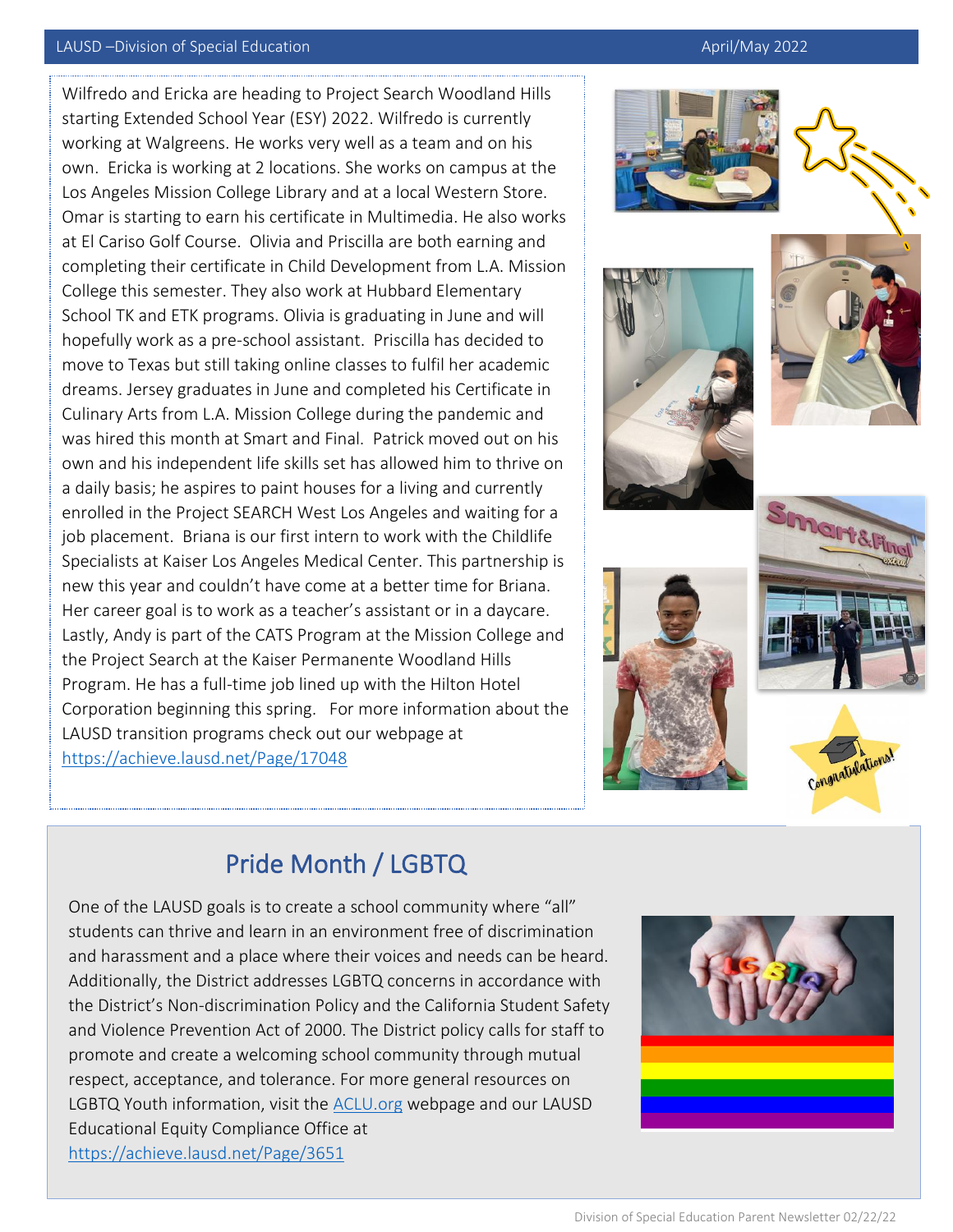# Recognitions



**THE VERY** SPECIAL ARTS FESTIVAL



In collaboration with the Music Center, LAUSD schools from all local districts attended "The Arts Heals L.A." 43rd Annual Very Special Arts Festival (VSAF) inperson. Students of all abilities participated in this event on Friday, April 29, 2022, after a two-year-challenging period since 2019. Some schools participated by submitting student artwork that was displayed in a virtual art gallery, other schools participated on stage in an all-inclusive performance singing and dancing their hearts out! While others came out to enjoy a variety of art workshops, exhibitions, and performances. Approximately 1,200 students were in attendance! The Event was a success!





## Related Services Spring Enrichment Workshops

The Division of Special Education, Related Services is excited to announce we had two workshops for student's grades K-3 with Special Education Eligibility. The Spring Enrichment Workshop Gross Motor-Going on a Safari and Fine Motor-Fun in Function were offered at three sites throughout LAUSD. The workshops were a collaborative effort among the Adapted Physical Education, Physical Therapy and Occupational Therapy related service providers. Parents were able to network with other parents and expressed excitement at seeing what their child could do. Both, parents, and students who participated were provided materials to take home to continue opportunities for practice. Refer to the images which captured some of the students' joyous moments.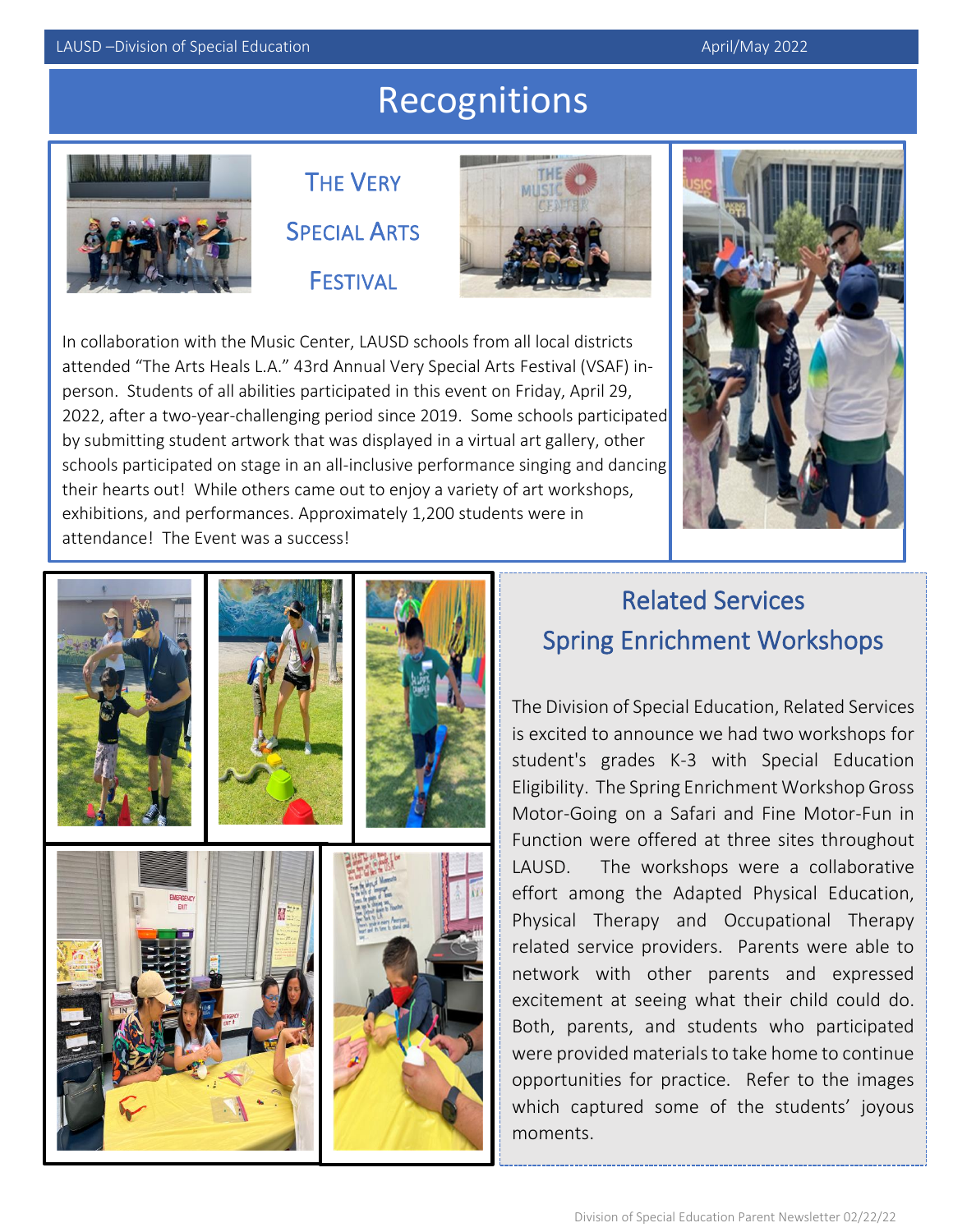# Parent Workshops

## We want to hear from you!

The Division of Special Education is seeking input from families to develop future parent workshops that are aligned to the needs of our communities. The survey consists of 9 questions and will take about 3-5 minutes to complete. Consolidated results from all returned surveys will be reported publicly on the DSE webpage. The survey will close on June 30, 2022. Click on the bitly link to access to the survey

[https://bit.ly/DSE\\_Parent\\_Workshop\\_2022-2023](https://bit.ly/DSE_Parent_Workshop_2022-2023) 



LAUSD Alternate Curriculum is offering a series of trainings for parents and families of K-12 students that are on the Alternate Curriculum as identified by an IEP. Please join us for an introduction to alternate curriculum and to receive strategies that you can implement to support a successful transition from elementary to middle school and from middle school to high school. Registration is required. Parent training flyer can also be found in the LAUSD parent portal. Topics:

- Transition to a Successful Future, Middle School,
	- June 15, 2022, from 4:00 5:00 p.m.
- Transition to a Successful Future, High School, July 13, 2022, from 4:00 – 5:00 p.m.

For registration click

<https://bit.ly/parentworkshops2022>

and for questions, please contact Specialists Nicole Douglas [nld133@lausd.net](mailto:nld133@lausd.net) or Tiffany Sepe [tiffany.sepe@lausd.net.](mailto:tiffany.sepe@lausd.net)

Click here to access flyer

### Parent Resources

#### A message from Dr. Jeannine Topalian, Specialist, Psychological Services, LDNW

What is dyslexia? What should parents know about dyslexia? According to the International Dyslexia Association (2002), "Dyslexia is a specific learning disability that is neurobiological in origin. It is characterized by difficulties in accurate and/or fluent word reading and by poor spelling and decoding abilities. These difficulties typically result from a deficit in the phonological component of language that is often unexpected in relation to other cognitive abilities and the provision of effective classroom instruction. Secondary consequences may include problems in reading comprehension and reduced reading experience that can impede growth of vocabulary and background knowledge." Students with characteristics associated with Dyslexia are general education students first and may be supported within the general education classroom. Addressing the needs of struggling readers requires a wide range of supports at schools and at home. With appropriate identification, tailored instruction, dedication, and support from family, teachers, and community members, individuals with Dyslexia can improve their reading skills and succeed in school and life. Find additional parent resources in our webpage at [https://achieve.lausd.net/dyslexia.](https://achieve.lausd.net/dyslexia)